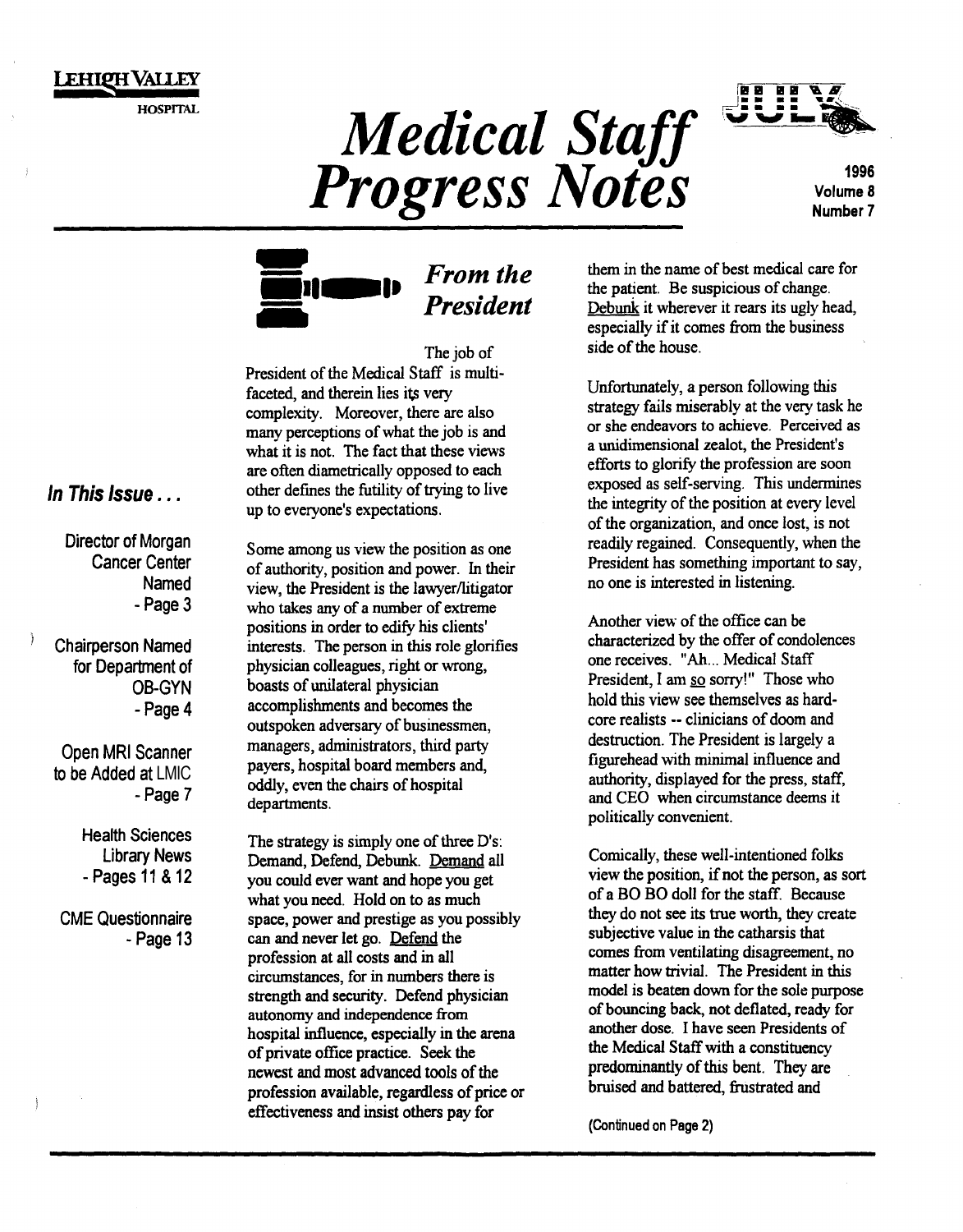(Continued from Page 1)

uncertain. They are doubtful of what it is they are supposed to do or say, publicly, privately, to their constituent colleagues, to the CEO, or to members of the Board of Trustees of their hospital. And for that reason, their leadership is passionless and ineffective.

Yet another common belief is that the President should serve as emissary extraordinaire. The person in the position is one of information courier -- to the medical staff from administration, to administration from the medical staff, to the Board from the medical staff and back again to members of the SMC, Chairs and CEO -- invited to high level meetings, a voting board member, yet always a clinician. Who better to bring the results of the latest vote to the private staff that is too busy to attend department meetings and administrative exchanges?

Here, the position is seen as a paid-for time-saver. This allows busy clinicians to attend to the medical problems at hand rather than waste time in discussion and deliberation. Simply call the President for the latest word on what the administration is really up to, and get your information fast and furiously. As emissary, it is incumbent upon the President, in this model, to get to every office, department, division, and committee meeting to solicit information for deposit at some other end of the organization.

Predictably, this stereotype fails as well, for it is not leadership at all. It is more a human art-form of modem email. In becoming the emissary of information, the President necessarily becomes the defender of its doctrine. There was a reason the expression was coined, "Don't kill the messenger of bad news." For those not sitting at the table of discussion, the news is always bad. Kings killed messengers of bad news because they had no value once the message was heard.

Neither the truth nor the deceit of what is proposed can be determined through the messenger. That can only be gleaned by looking into the eye, and shaking the hand of its author.

Thankfully, the position here is none of the above. This position, I believe, is quite simply one of truth telling, bridge building, and catalyst

In the arena of truth-telling, the President is forced to take a hard and determined look at traditional system problems with an open mind to see innovative solutions no matter how radical. This requires a willingness to share information openly and honestly throughout the organization. With regard to bridge building, the President is called to separate the person from the position, to be the conduit of ideas from opposite ends of the spectrum and to serve as the integral connection that depolarizes them. As catalyst, the President must initiate a reaction without being consumed by it. There must be a sense of time urgency in setting medical staff goals and achieving them one by one, if only to charge the right members to a committee and get the inter-reactive process going.

As physician advocate and spokesperson, the President must balance the process of individual "respect" and "wants" with group fairness, objectivity and evenhandedness. In return, respect and authority, never appointed, is slowly acquired when the spoken words have earned the trust and durability of those who listen. And with this gift comes great powers of persuasion at all levels of the organization, articulating needs, negotiating wants and "getting to yes" for all of the Medical Staff of Lehigh Valley<br>Hospital.<br> **Figure 1.1**<br>
John E. Castaldo, MD Hospital.

John E. Castaldo, MD President, Medical Staff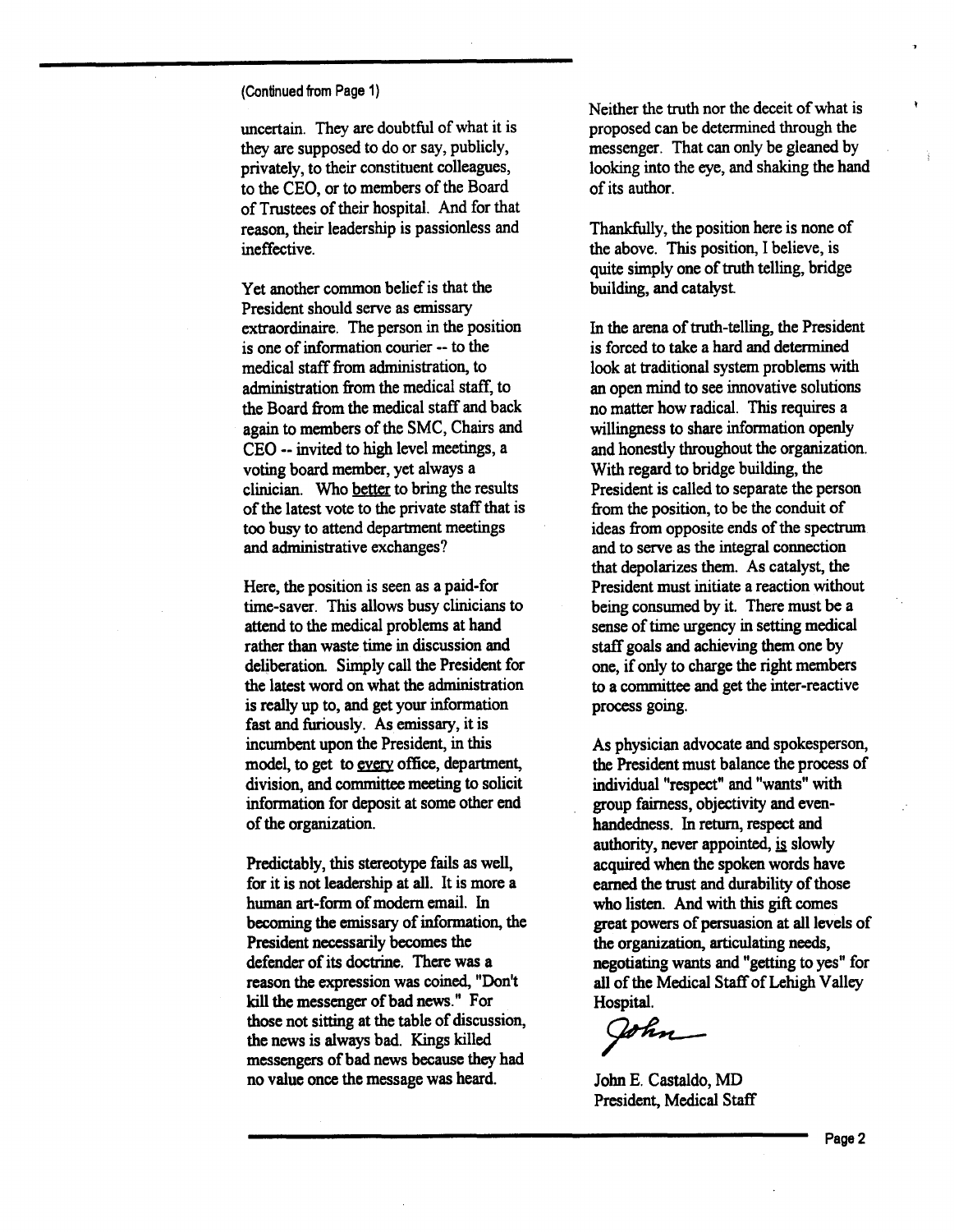## *Director of the Morgan Cancer Center Named*

Gregory R. Harper, MD, PhD, has been named Director of the John and Dorothy Morgan Cancer Center and Professor of Medicine at Penn State's College of Medicine at Hershey Medical Center, effective August I. A medical oncologist, Dr. Harper was the head of the Division of Medical Oncology and an Associate Professor of Medicine at Albany Medical College, Albany, NY. He also was a founding medical director of the inpatient cancer unit at Albany Medical Center Hospital.

Dr. Harper brings with him a particular interest in breast cancer and cancer control activities. He was instrumental in developing outreach services for breast cancer education, counseling, and detection for underserved women in the Albany region.

In addition, Dr. Harper was instrumental in expanding breast cancer education and screening programs in Poland through a grant funded by the U.S. Agency for International Development. On this project, he worked as an investigator at the Marie Slodowska Curie Institute in Warsaw and focused on increasing the use of breast screening services. He also helped establish the first Polish cooperative oncology group to facilitate clinical investigation of new breast cancer treatments by collaborating medical institutions.

In 1981, Dr. Harper did clinical research at the Laboratory of Medicinal Chemistry and Biology at the National Cancer Institute. He was the leader of the team that reported an important breakthrough in the early detection of spinal metastases in 1982. Often leading to paralysis, spinal cord compression from cancer was found to be preventable when detected before symptoms of spinal cord injury were present. More recently, his research interests and publications have focused on breast cancer control.

*)* 

1

Dr. Harper received his bachelor's and master's degrees from Bucknell University, Lewisburg, Pa. He earned a combined medical and PhD degree from Albany Medical College, Albany. Dr. Harper trained in internal medicine and medical oncology at Albany Medical Center Hospital, where he was also chief medical resident. He was honored as an American Cancer Society Clinical Fellow in 1980, and Junior Faculty Fellow in 1982. He was also elected Fellow of the American College of Physicians in 1991.

## OPEN HOUSE Lehigh Valley Diagnostic Imaging will be hosting an open house for Bone Densitometry on Tuesday, July 16, 1996 from 3 to 5 p.m. in Conference Room 1, Sides A& B, of the John and Dorothy Morgan Cancer Center

Take this opportunity to learn more about bone densitometry. See the dual x-ray absorptiometry (DXA) system in action. Understand the diagnostic and monitoring applications of this state-of-the-art technology.

Guest speakers include: - Gretchen Panuzzio, National Spokesperson for Osteoporosis -Donald Barilla, MD, endocrinologist specializing in Metabolic Bone **Diseases** 

-Robert Kricun, MD, radiologist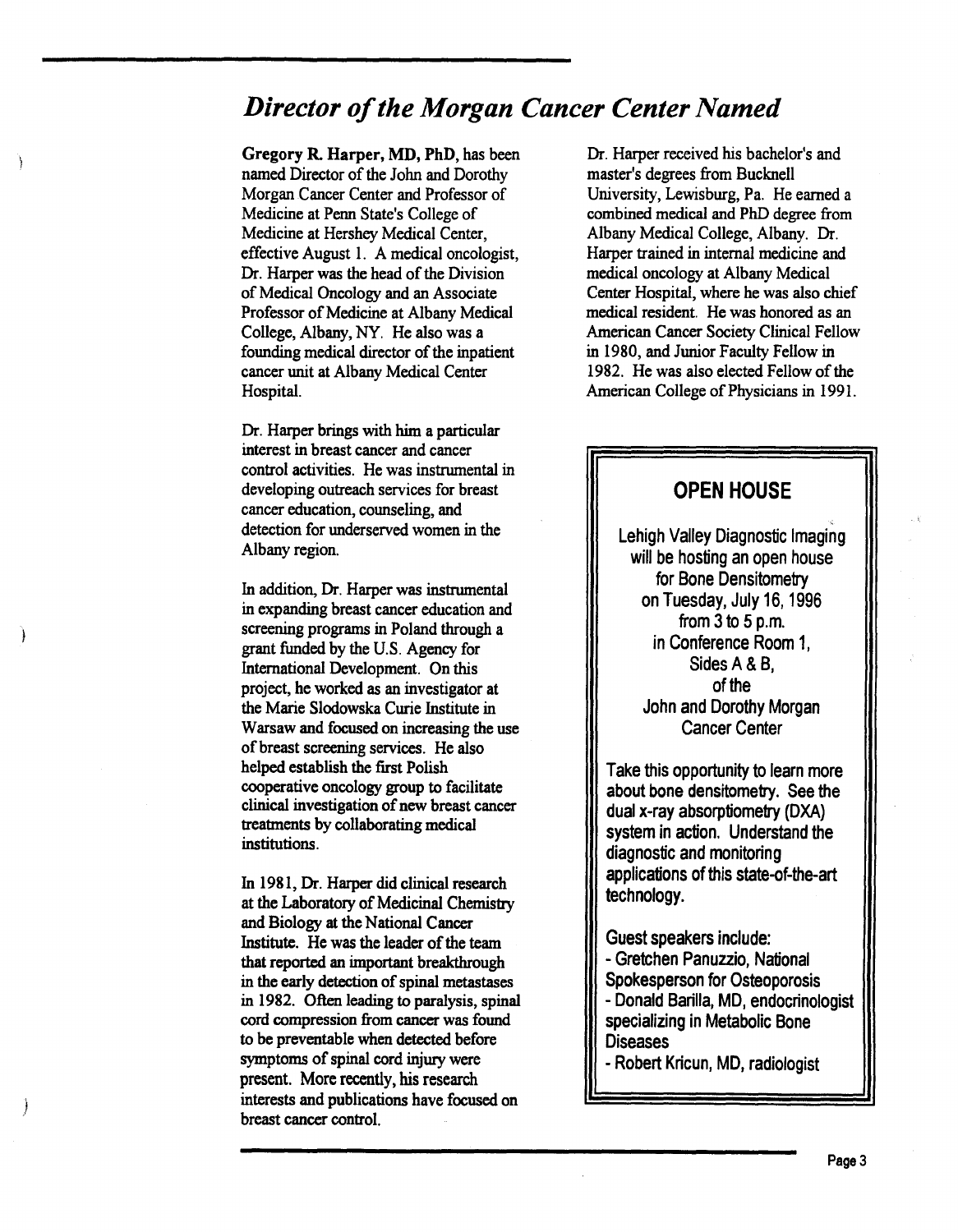## *Stephen Klasko, MD, Named OB/GYN Chairperson*

Lehigh Valley Hospital and Health Network has named long-time Lehigh Valley physician Stephen K. Klasko, MD, Chairperson of the Department of Obstetrics and Gynecology. A member of the Lehigh Valley medical community since his residency training in 1978, Dr. Klasko assumed his new position on May 28. He will become Professor of Clinical Obstetrics and Gynecology and Associate Chair at Penn State's College of Medicine at Hershey Medical Center on July 1.

Dr. Klasko brings a wide range of expertise to his new role. He has directed the hospital's residency physician education program, and has been in private practice in Allentown for 14 years. During his five-year tenure as residency program director, the obstetrics and gynecology training program has doubled in size, from eight to 16 residents, the only program in the country to experience this growth. As chairperson, Dr. Klasko will continue to direct the residency program and plans to maintain an active patient care practice.

Dr. Klasko has researched, published articles, and spoken nationally on topics such as women's health, obstetricsgynecology education and residency programs, primary care initiatives, and health care reform.

A graduate of Lehigh University, Dr. Klasko earned his medical degree from Hahnemann University in Philadelphia. He completed his residency in obstetrics and gynecology at Lehigh Valley Hospital and then became a partner with Valley OB/GYN Associates in Allentown. In 1991, Dr. Klasko was named vice chairman and residency program director for Lehigh Valley Hospital's Department of Obstetrics and Gynecology. He also recently received a master's degree in business administration from the University of Pennsylvania's Wharton School.

Dr. Klasko is board certified in obstetrics and gynecology and is a member of the Council of Resident Education in Obstetrics and Gynecology.

### Medical Staff Services News

#### Welcome Aboard ...

Welcome wishes are extended to Terry E. Mauser who recently replaced Eileen Hildenbrandt as Credentialing Technician. Terry comes to Medical Staff Services from Care Management Systems and has been a member of the hospital's family since 1986. Eileen recently accepted the position of Coordinator of the Greater Lehigh Valley Independent Physician Association. Best wishes to both Terry and Eileen!

#### On the Move ...

Tentatively scheduled for July 8, the members of the Medical Staff Services Office, currently located on the second floor of the General Services Building, will relocate to a new office area on the first floor of the hospital adjacent to the Medical Staff Lounge. Individuals included in this move are John W. Hart, Vice President; Beth Martin, Executive Secretary; and Elizabeth (Bess) Ehnot, Receptionist. The telephone number for this office will remain 402-8900.

Additionally, later in the month, the members of the Medical Staff Services Office, currently located on the third floor of 1243 S. Cedar Crest Blvd., will join their colleagues in the new Medical Staff Services area on the first floor of the hospital. Effected staff members include Rita M. Mest, Medical Staff Coordinator, and Terry E. Mauser, Credentialing Technician.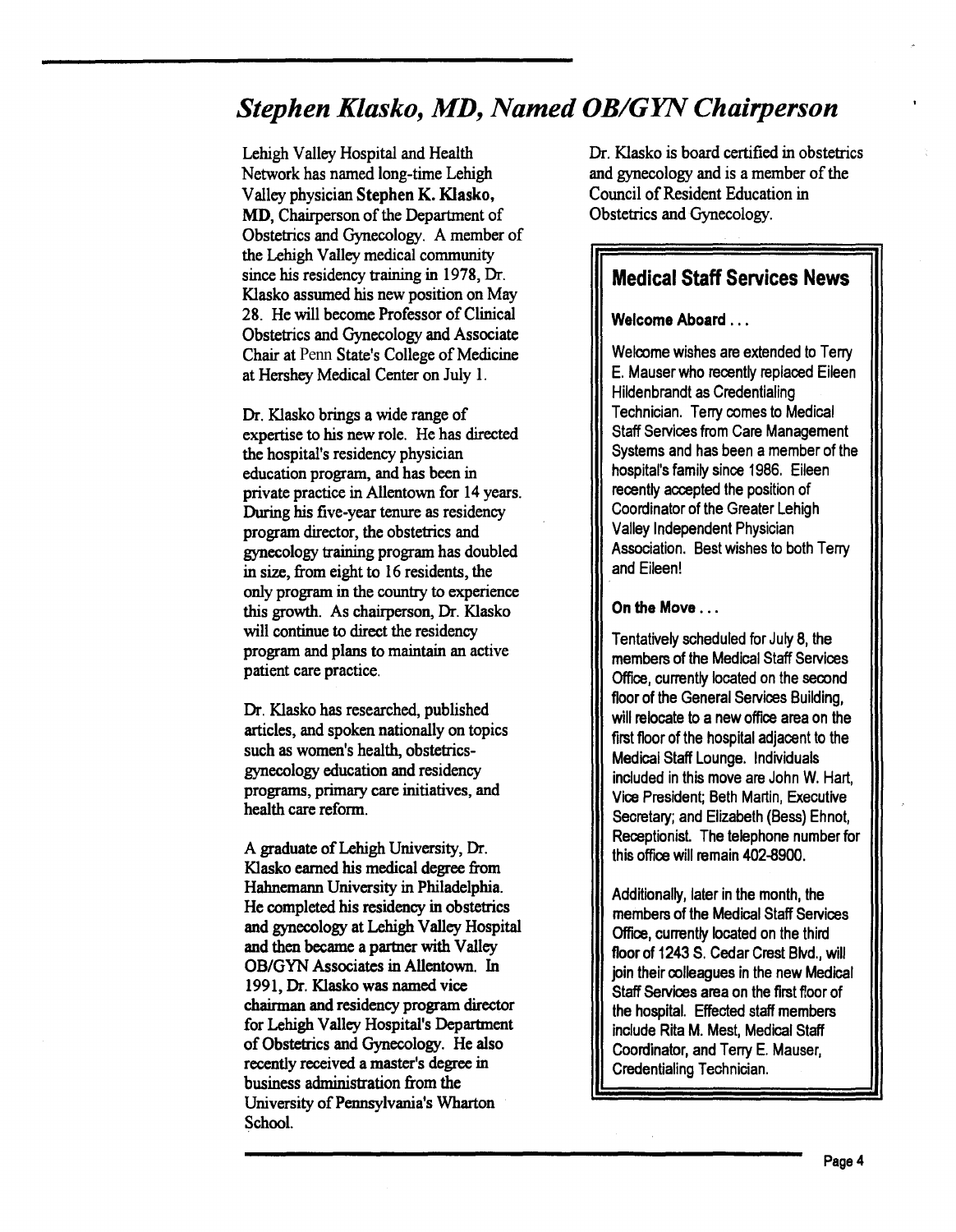## *Medical Malpractice Tort Reform Passes in House*

As you may know, the Pennsylvania House of Representatives passed medical malpractice tort reform on May 14. The Chadwick amendment to Senate Bill 790 passed the House of Representatives by a vote of 129-71. The amended Senate Bill 790 will now go to the Senate for concurrence.

The Chadwick amendment, which is nearly identical to House Bill 2122, takes these steps:

1) Insurance liability rates must be rolled back 10% once the amendment becomes effective.

2) Insurance rates must be rolled back an additional 5% five years after the amendment's effective date.

3) Punitive damages can only be assessed against a hospital for the outrageous acts of a doctor if the hospital knew of and endorsed those outrageous acts. Punitive damages are capped at 200% of compensatory damages. Further, the standard for proving vicarious liability is heightened to clear and convincing, instead of the lesser preponderance of the evidence standard.

4) Mandatory sanctions will be applied to attorneys who file frivolous lawsuits or make claims unsupported by expert witnesses in the complaint itself. Moreover, such frivolous lawsuits may be more easily dismissed by courts.

5) A voluntary arbitration scheme has been devised to bring suits to a prompt and less costly conclusion without the necessity of more costly litigation and trials.

6) The doctrine of informed consent will attach to a major invasive procedure only, and an expert witness will be required to determine whether a procedure was a

*)* 

Ì

major invasive one. Further, the expert witness is needed to explain the alternatives and risks of the procedure, as well as the causal connection between the alleged tortious conduct and the injury.

It is important to create an environment in which hospitals and doctors are free from frivolous lawsuits that drive the high cost of malpractice insurance and health care. It is now up to the Senate to act.

Robert X. Murphy, Jr., MD Chainnan, Legislative Committee, Lehigh County Medical Society and HMSS Representative Lehigh Valley Hospital

### Med Exec News

Congratulations are extended to Linda L. Lapos, MD, Norman H. Marcus, MD, John H. Samies, MD, and Susan D. Wiley, MD, who were recently elected to serve a threeyear term as members-at-large of the Medical Executive Committee.

A special "Thank You• to Randy A Rosen, MD, Norman S. Sarachek, MD, and Geary L. Yeisley, MD, for their dedication and service to the medical staff as members of the Medical Executive Committee.

Nave a Safe and Happy<br>' ... . Fourth of July!  $\mathbb{P}_\mathcal{P}$  .  $\mathbb{P}_\mathcal{P}$  is a set of the set of  $\mathcal{P}_\mathcal{P}$ 

 $~\ddot{}~$ 

.<br>Графа "Сифиринска уг

.. ' !.:.. .\_ ... '·!..,~ '-·~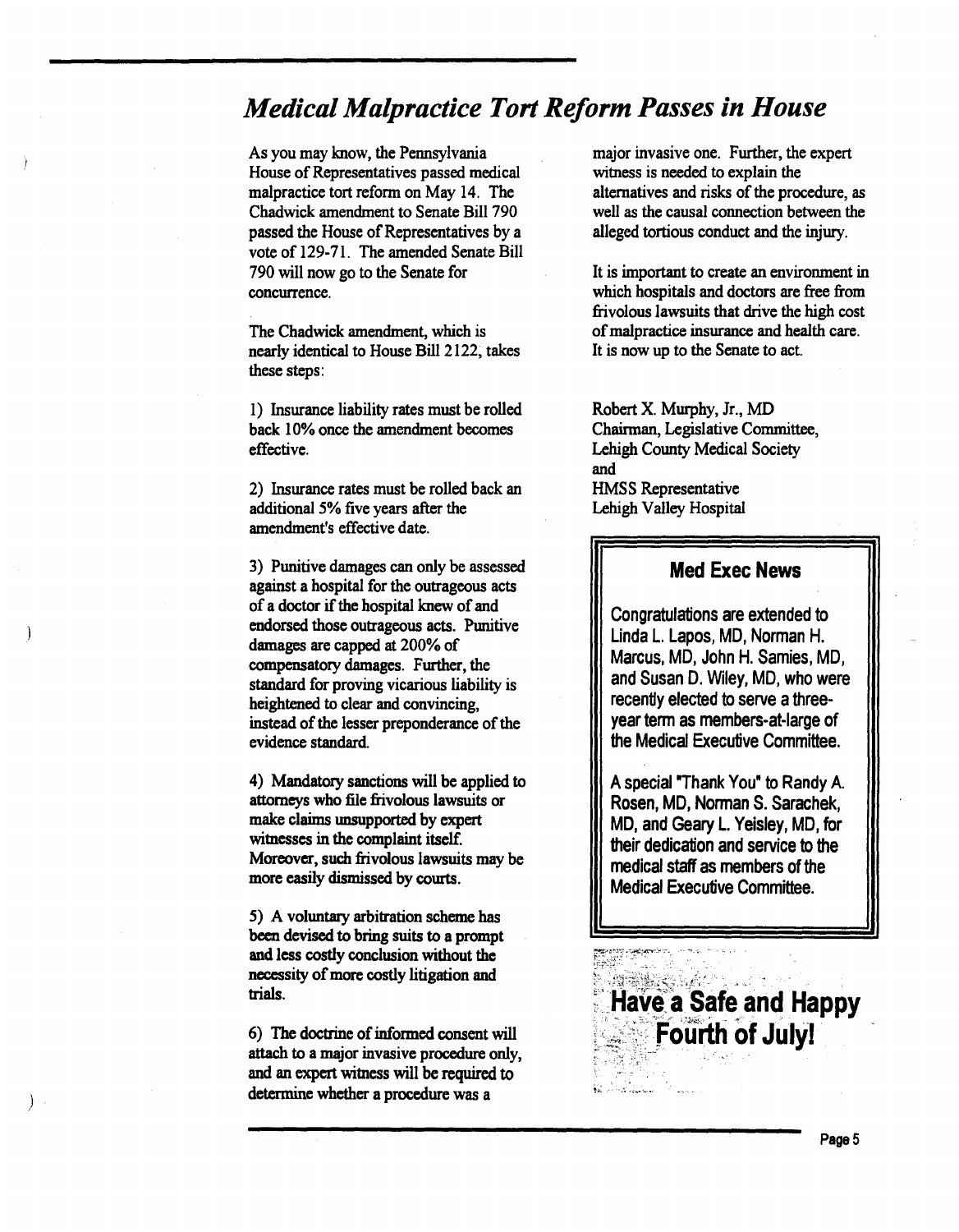## *Home Care Pioneer Honored on 85th Birthday*

It's hard to imagine what the world - or at least the Lehigh Valley -- was like in the early 1900s, but Fred Fister, MD, can remember those days vividly. Dr. Fister, who was one of the founders of and currently serves as medical director of Lehigh Valley Home Care, was recently feted with an 85th birthday party by the Home Care staff.

A graduate of Lafayette College and the University of Pennsylvania School of Medicine, Dr. Fister began his medical career in 1937 in general practice in Trexlertown. He and another local doctor covered a major part of a 1,200 square mile area. Since most people could not afford transportation, Dr. Fister began his day at 5 a.m. going house to house in town after town making an average of 35 house calls a day.

According to Dr. Fister, while those times were tough, people relied on doctors as care givers and also as

friends. "People did not jump from doctor to doctor looking for the best specialist around; they stayed with one doctor who became like a part of the family," Dr. Fister said. He recalls being offered nickels, dimes and quarters as payment for his services, but realizing that this was all his patients had to survive, he turned it down.

In his long medical career, Dr. Fister has accomplished much. In 1961, he left his general practice to become medical director of the Allentown Hospital, director of medical education in 1965, and director of medical education for Allentown and Sacred Heart Hospital Center in 1973.

Dr. Fister has practiced medicine through 11 presidencies, lived through the Great Depression and World War IT, and he continues to inspire his staff at Home Care and care for the people of the Lehigh Valley.

## *Update from Medical Records*

#### Duplicate Registrations

When identifying a patient on the PHAMIS LastWord InS, multiple registrations may exist on the same patient with different medical record numbers. Look for an asterisk (\*) in the "superseded" column on the "MPI lookup a patient screen." The asterisk indicates that the multiple registrations have been merged together. If no

asterisk appears in the "superseded" column, please forward a screen print (F-12) of the patient registration to the Medical Record Department, Attention: Data Control. Please include any additional information you may have (correct birthdate, correct spelling, etc.) to expedite the verification and correction process.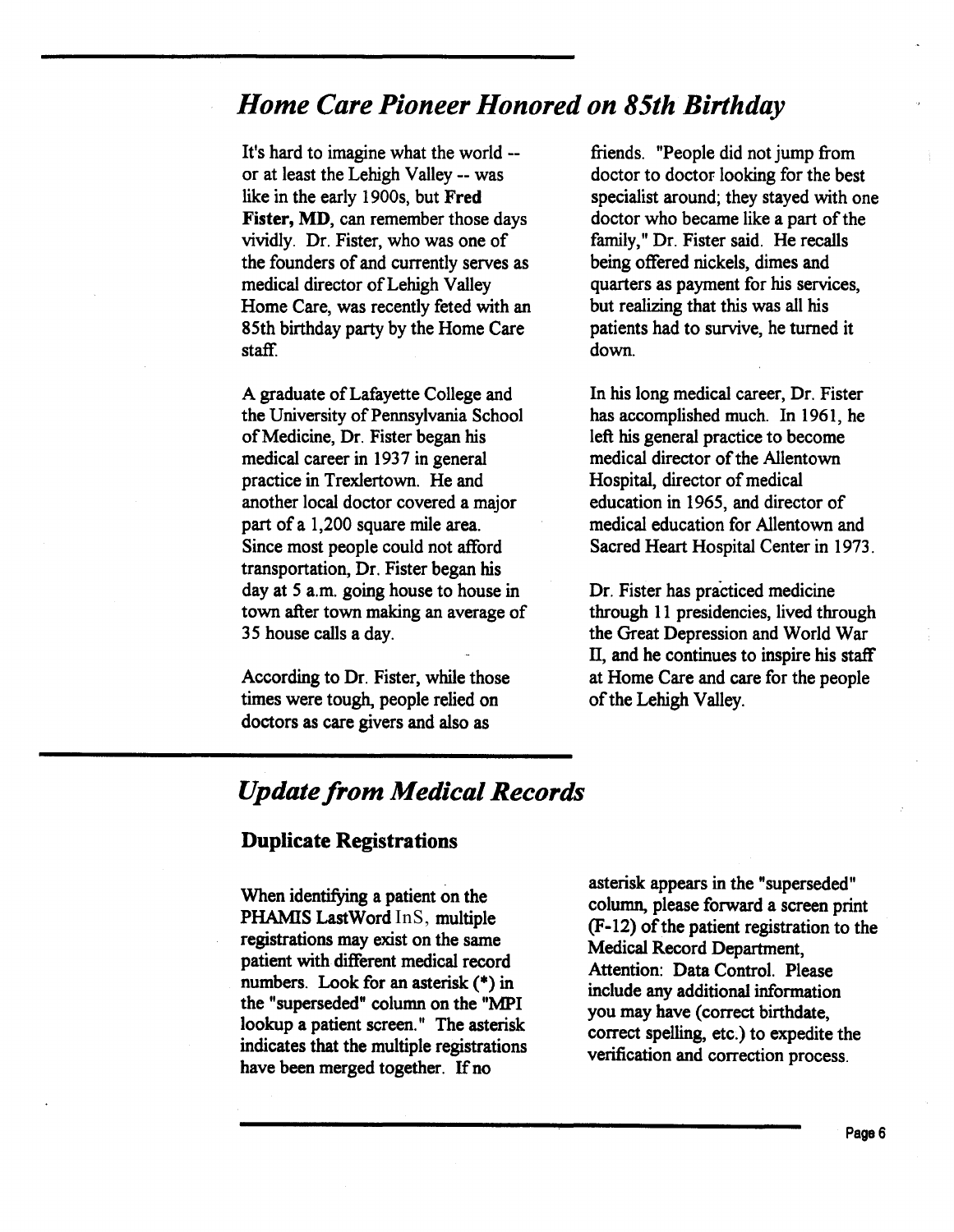## *Announcing Open MRI at Lehigh Magnetic Imaging Center*

Lehigh Magnetic Imaging Center (LMIC) is pleased to announce the addition of an open MRI scanner beginning July 10. This mobile MRI unit will be available for appointments on Wednesday and Saturday and as needed on Sunday.

The open MRI is specifically designed for:

• Claustrophobic patients

• Large patients who cannot be

accommodated in a traditional magnet • The older and cooperative pediatric patient

The Hitachi MRI scanner represents the finest technology available in open (non-claustrophobic) magnets and consistently produces quality diagnostic studies. Currently, LMIC's two high-field GE scanners have a long, narrow tunnel that a patient lies in for an MRI study. This design can bring on feelings of anxiety and

claustrophobia as well as discomfort for those patients who are large in size. By offering an open MRI unit, LMIC will now be able to more comfortably accommodate these patients.

LMIC's long term goal is to acquire a third fixed magnet with an open bore design. However, this mobile open MRI unit will allow us to begin offering a full range of MRI services to all types of patients beginning in July. LMIC will accommodate patients on the open MRI unit at the discretion of the referring physician. At the time of scheduling, referring office staff should alert LMIC of the request for an appointment on the open magnet.

If you have any questions or wish to make an appointment, please call Lehigh Magnetic Imaging Center at 740-9500.

## *News from the Library*

## New Additions to the Cedar Crest & 1-78 Library

#### Trauma, 3rd edition.

*)* 

 $\mathcal{E}$ 

Editor: Feliciano, David, et al. Call No. WO 700T7732 1995 (Reference Section)

### Socioeconomic Characteristics of

Medical Practice, 1996. Published by the American Medical Association Call No. W 1 S0878L 1996

Hospital Epidemiology and Infection Control. Editor: Mayhall, C. Glen Call No. WX 167 H8292 1996

Textbook of Operative Urology. Editor: Marshall, Fray Call No. WJ 68 T3554 1996

Cope's Early Diagnosis of the Acute Abdomen, 19th edition. Revised by: Silen, William Call No. WI 900 S582c 1996

(Continued on Page 8)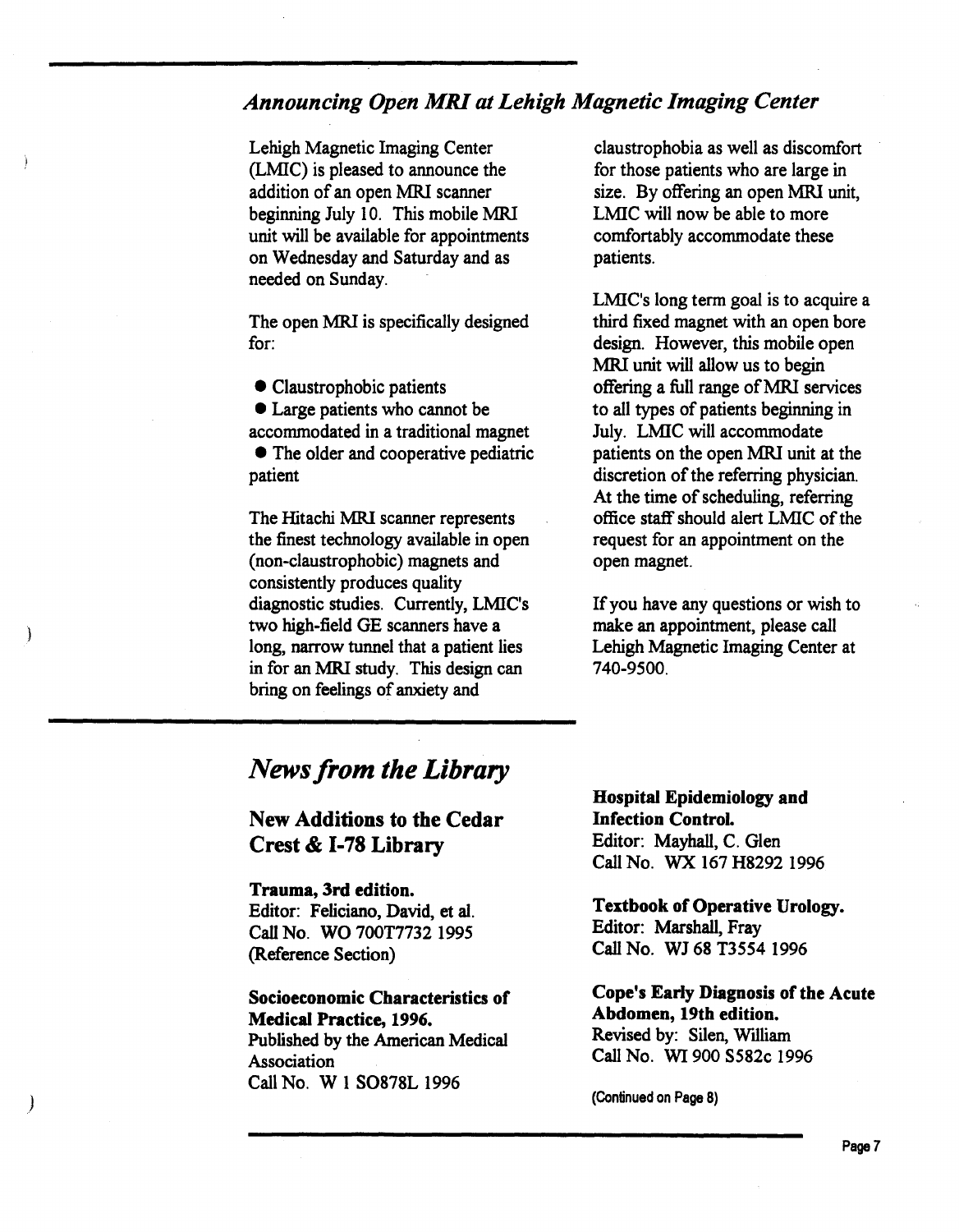(Continued from Page 7)

## New Additions to the 17th & Chew Library

Atlas of Laparoscopic Pelvic Surgery. Author: Kadar, Nicholas Call No. WP 17 K105a 1995

#### Adolescent Health Problems: **Behavioral Perspectives.**

Editor: Wallander, Jan, et al. Call No. WS 462 A24115 1995

### The Internet Health, Fitness & Medicine Yellow Pages, Special Edition.

Author: Naythons, Matthew, et al. Call No. QA 76.5 N333i 1995

#### Allergy, Asthma, and Immunology from Infancy to Adulthood, 3rd edition.

Editor: Bierman, C. Warren, et al. Call No. WD 300 A4336 1996

## *Congratulations!*

#### Bouman Ahdieh, MD,

ophthalmologist, was recently notified that he successfully passed the May 1996 Oral Examination, thereby completing the Board Certification process, and is now a Diplomate of the American Board of Ophthalmology.

Mark D. Chai, MD, physiatrist, was notified that he passed Part II of the recent certifying examination and has become a Diplomate of the American Board of Physical Medicine and Rehabilitation.

### When Is An Interlibrary Loan Free?

The Health Sciences Library processes over 1,500 interlibrary loan requests annually. These loans are obtained from local hospital libraries whenever possible since a certain number are free due to reciprocal agreements. The going rate for a typical interlibrary loan is \$10.00. The price doubles for a fax, and a fax will only be provided by another library if it is for a patient in the hospital. Hershey will be providing interlibrary loans at no charge for our faculty and Hershey medical students here on rotation; therefore, whenever possible, Hershey will be our first choice if an article is not available locally.

In cooperation with Human Resources, Physician Relations offers a free job posting service to physician offices through the hospital e-mail system.

For more information or if you have a job opportunity which you would like to have posted, please contact Maria Kammetler, Physician Relations Rep, at (610) 402-9857.

Joshua S. Krassen, DO, physiatrist, was notified that he passed both Part I and Part II of the recent certifying examination and has, therefore, become a Diplomate of the American Board of Physical Medicine and Rehabilitation.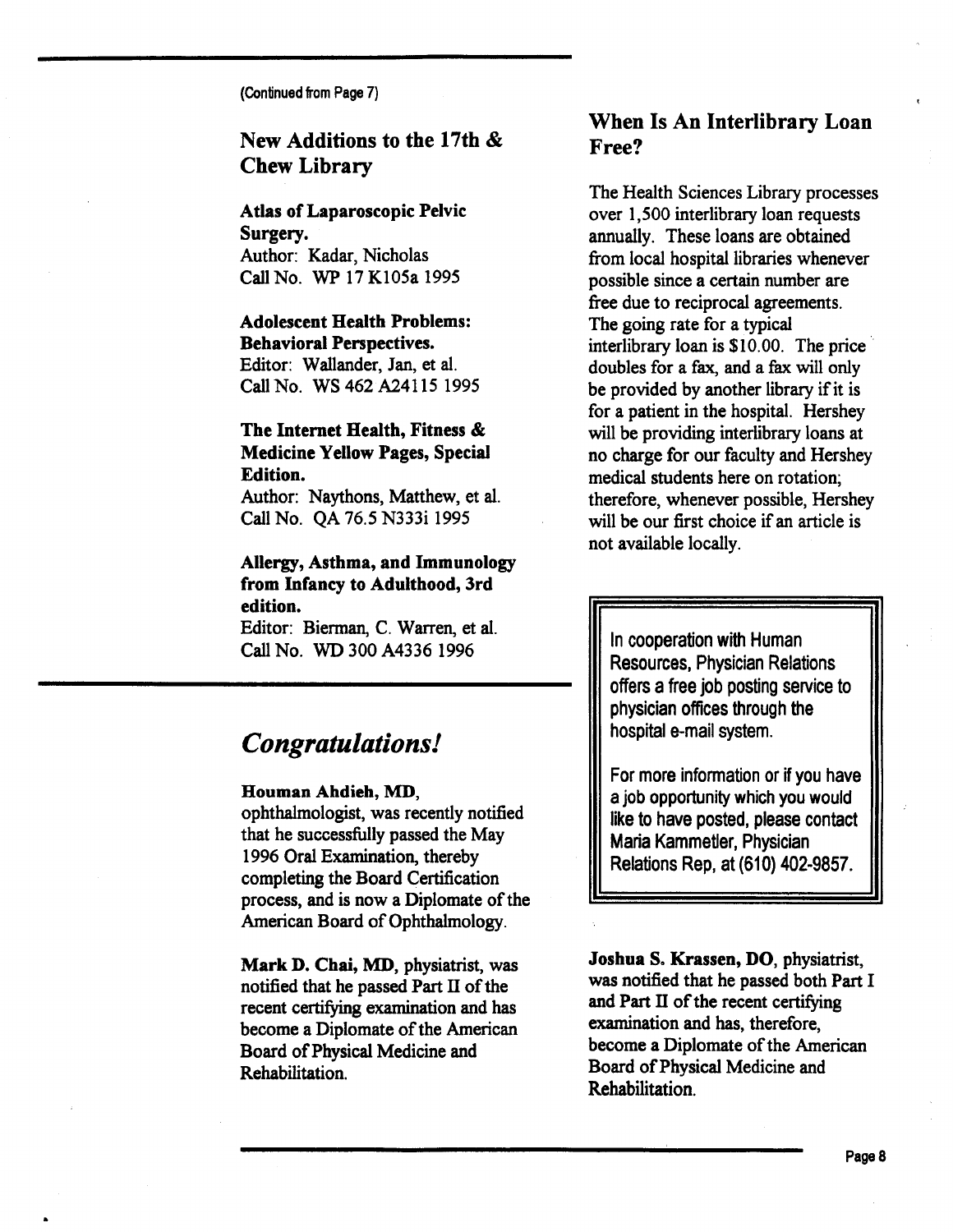## *Papers, Publications and Presentations*

Peter A. Keblish, MD, Chief,

Division of Orthopedic Surgery, was a guest faculty member of the Annual Canadian Orthopaedic Association (Knee Section) meeting in Ottawa. The Knee Section meeting was directed by the faculty of the University of Ottawa, with several international guest lecturers. Dr. Keblish presented three separate scientific papers on various aspects of total knee replacement arthroplasty and was moderator of one of the panels related to patella femoral joint. The meeting was attended by over 100 Canadian orthopedic surgeons specializing in total joint arthroplasty.

lndru T. Khubchandani, MD, colonrectal surgeon, and Yash Pal Sangwan, MD, former colon-rectal surgery resident, recently co-authored a book chapter titled, "Management of Difficult Anal Fistula," which was published in *Recent Advances in Surgery 5.* 

Glen L. Oliver, MD, Chief, Division of Ophthalmology, was a participant in Eye Care and The Primary Care Physician: A Continuing Education Seminar, presented by the Department of Ophthalmology, Milton S. Hershey Medical Center, Hershey, Pa., on May 18. Dr. Oliver lectured on Signs and Symptoms of Retinal Disease to the primary care physicians.

*An Evaluation of New and Improved GIN+ Card for the Identification of Gram Negative Bacteria* was the topic of an abstract presented by David G. Beckwith, PhD, Vice President and Clinical Director, Health Network Laboratories; Georgia G. Colasante, Technical Specialist, Microbiology; and Sandra M. Todd, Microbiology; at the 96th American Society for Microbiology's General Meeting the week of May 19 in New Orleans, La.

### 5C Telephone Numbers

On Thursday, June 20, 5C implemented its new Patient Centered Care Work Redesign Initiative.

Patient related phone calls should be directed to the Patient Team area phone extension identified below which corresponds to the patient's room number.

Server/

| Room#                                                                                                                                      | <b>RN Cellular #</b> | Team# |
|--------------------------------------------------------------------------------------------------------------------------------------------|----------------------|-------|
| $1 - 5$                                                                                                                                    | 0239                 | 1241  |
| 7-10                                                                                                                                       | 0257                 | 1242  |
| $11 - 14$                                                                                                                                  | 0259                 | 1243  |
| 15-18                                                                                                                                      | 0265                 | 1244  |
| General Information Number: 8780<br>Director: Lois Zellner<br>8776 or pager 303-7100<br><b>CNF: Sandra Blackledge</b><br>8496<br>FAX: 5455 |                      |       |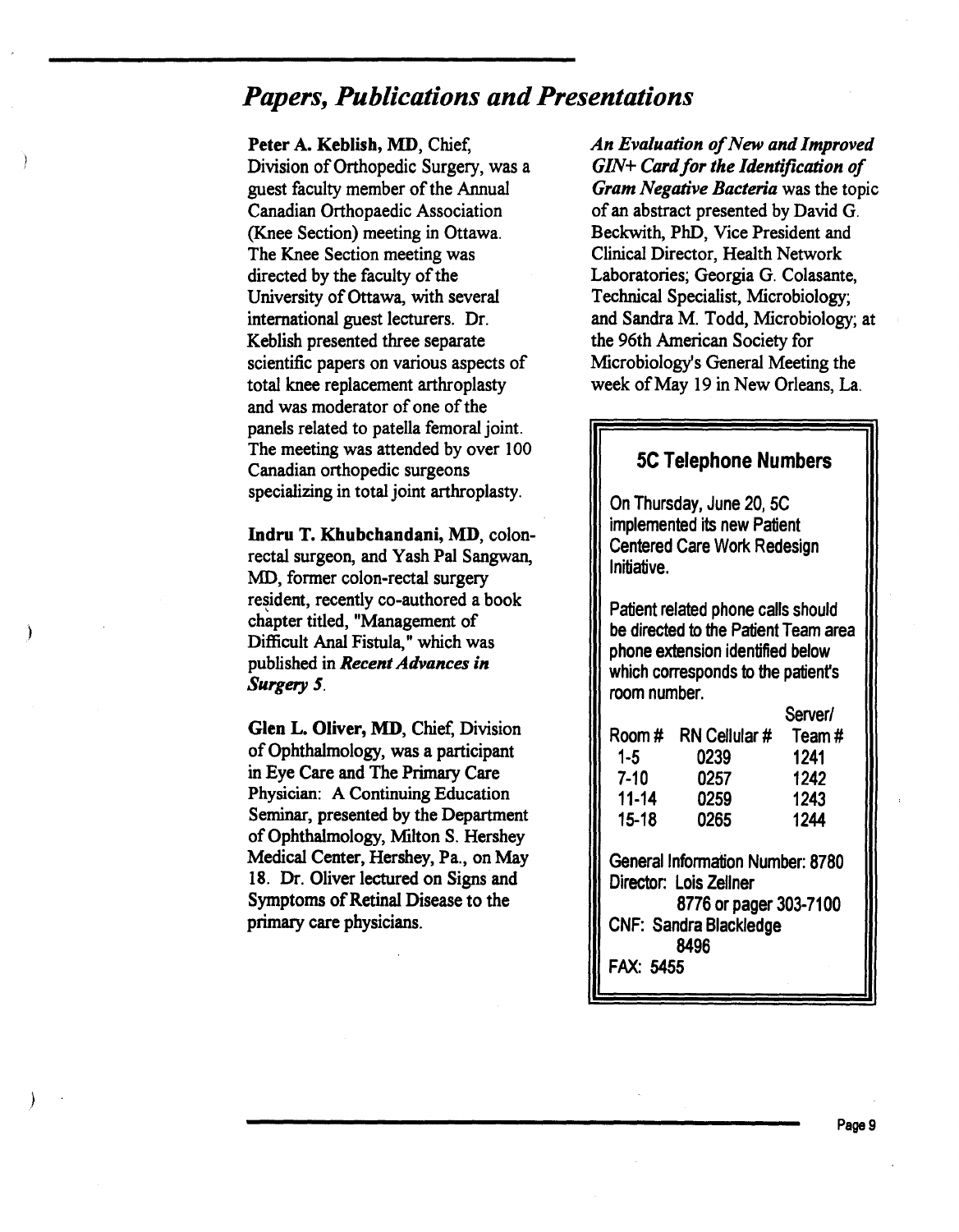## *Who's New*

The Who's New section of *Medical Staff Progress Notes* contains an update of new appointments, address changes, status changes, etc. Please remember that each department or unit is responsible for updating its directory and rolodexes with this information.

### Medical Staff

### *Address Change*

George S. Boyer, MD 921 N. 26th Street Allentown, PA 18104

#### *Practice Name Change*

Medical & Geriatric Associates (the practice of Drs. Thomas Brandecker, Gene Ginsberg and Charles Gordon) will now be known as Adult Medicine and Geriatrics

### *New Practice Affiliations*

Michael V. Buenaflor, MD of Northampton Medical **Associates** will join Coordinated Health Systems 1401 N. Cedar Crest Blvd. Suite 103 Allentown, PA 18104-2307 (610) 433-8080 FAX: (610) 433-4376 (Effective 7/1/96)

#### Richard C. Pearce, MD

has joined the practice of Adult Medicine and Geriatrics (Drs. Brandecker, Ginsberg and Gordon) 1210 S. Cedar Crest Blvd. Suite 1900A Allentown, PA 18103-6270 (610) 432-9819 FAX: (610) 402-1032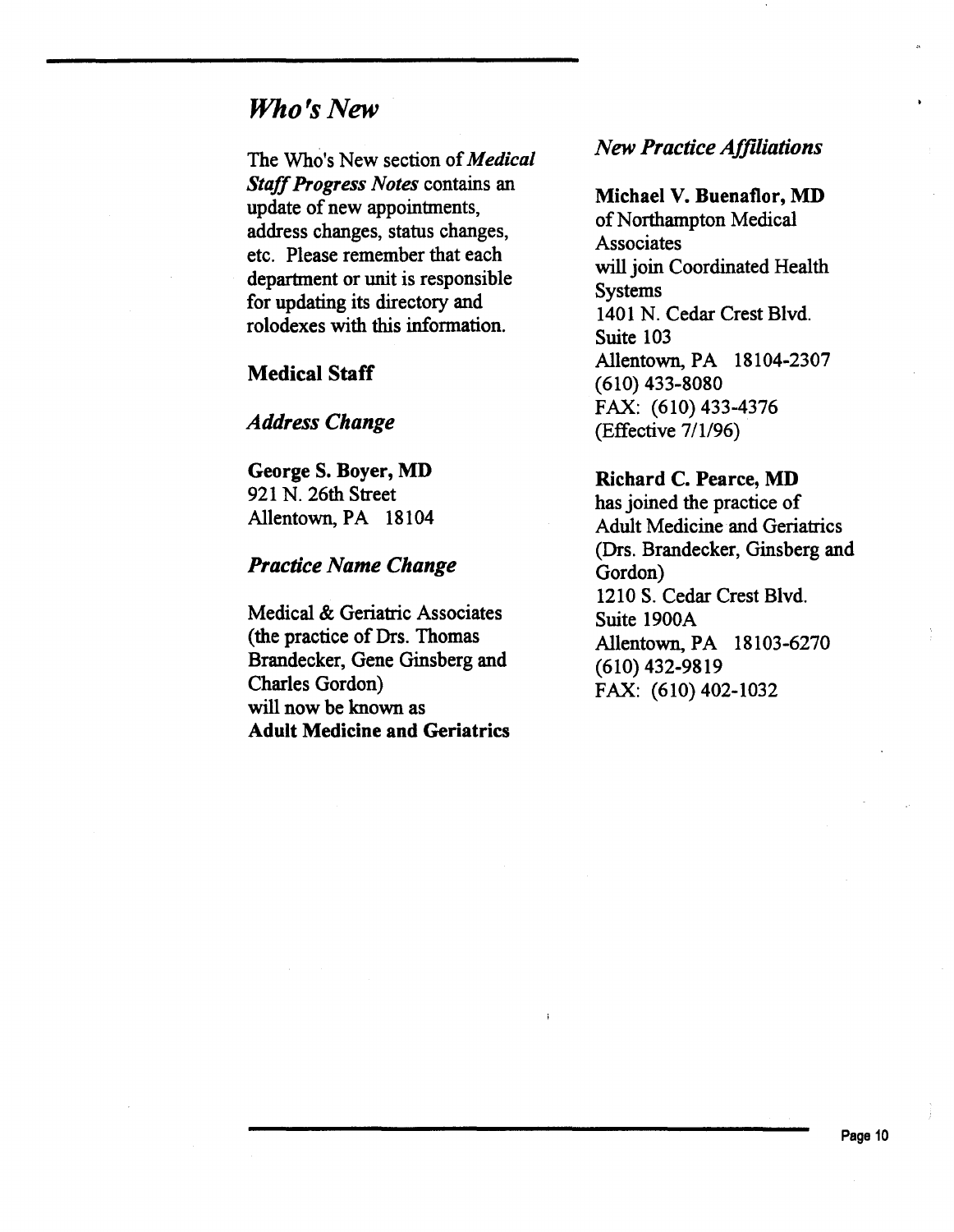

# Academic Information  $\boldsymbol{\mathcal{R}}$ Media Services

*July, 1996* 

### *Have you noticed our new name?*

As part of the redesign of the LVH educational infrastructure supporting the strategic initiatives for medical education, the Academic Information and Media Services (AIMS) department has been formed. To improve support and services integral to medical education and research, the department is a consolidation of staff from library computer services, biomedical photography, and audio visual & classroom services. As a team, the members of the AIMS department will be able to provide a full range of knowledge management, information and media services which will include the latest technologies for information retrieval, computer-based learning, presentation graphics, photography, and audio visual services. For additional information, contact Sherry Giardiniere at ext. 8406.

### Summary of services provided...

#### *Computer Services:*

*)* 

Ì

*Location:* Medical Library *Hours:* 8:00am- 5:00pm *Contact:* Sherry Giardiniere, ext. 8406 Chris Sarley, ext. 8410

#### Computer Learning Labs:

- \* Available 24 hours daily
- \* Pentium and i486 Workstations
- \* Macintosh Workstations, including PowerMac 6100's
- \* Medical Education Computer Assisted Instruction
- \* Medical Research Databases
- \* Medical Expert Systems
- \* Multimedia Interactive Videodisc players - IBM Touchscreen
- \* Productivity (Word Processing, Presentation Graphics)
- \* Flatbed scanners for Optical Character Recognition and Color Graphics.

#### Network Resources:

- \* Micromedex Clinical Pharmacology
- \*OVID- Literature Searching
- \* OP AC Electronic Card Catalog
- \*Internet

#### Support:

- \* Training Workshops on OVID, Micromedex, Internet, and OPAC
- \*Individualized Training
- \* Integrated Video & Computer training on various computer applications

## *Photo/Graphic Services:*

*Location:* Second floor GSB *Hours:* 8:00am- 4:00pm *Contact:* Darla Molnar, ext. 8511

#### Photographic:

- \* 35 mm Transparencies
- \*Surgical
- \*Clinical
- \* Prints for publication
- \* Duplicate Slides
- \* Photomicrography

Computer Graphics Services:

- \* Computer generated slides, thermal prints for community, regional, and international presentations and permanent teaching files.
- \* Scientific poster presentations
- \* Imaging service for slides created in Powerpoint & Lotus Freelance for Windows, when appropriate.

Page 11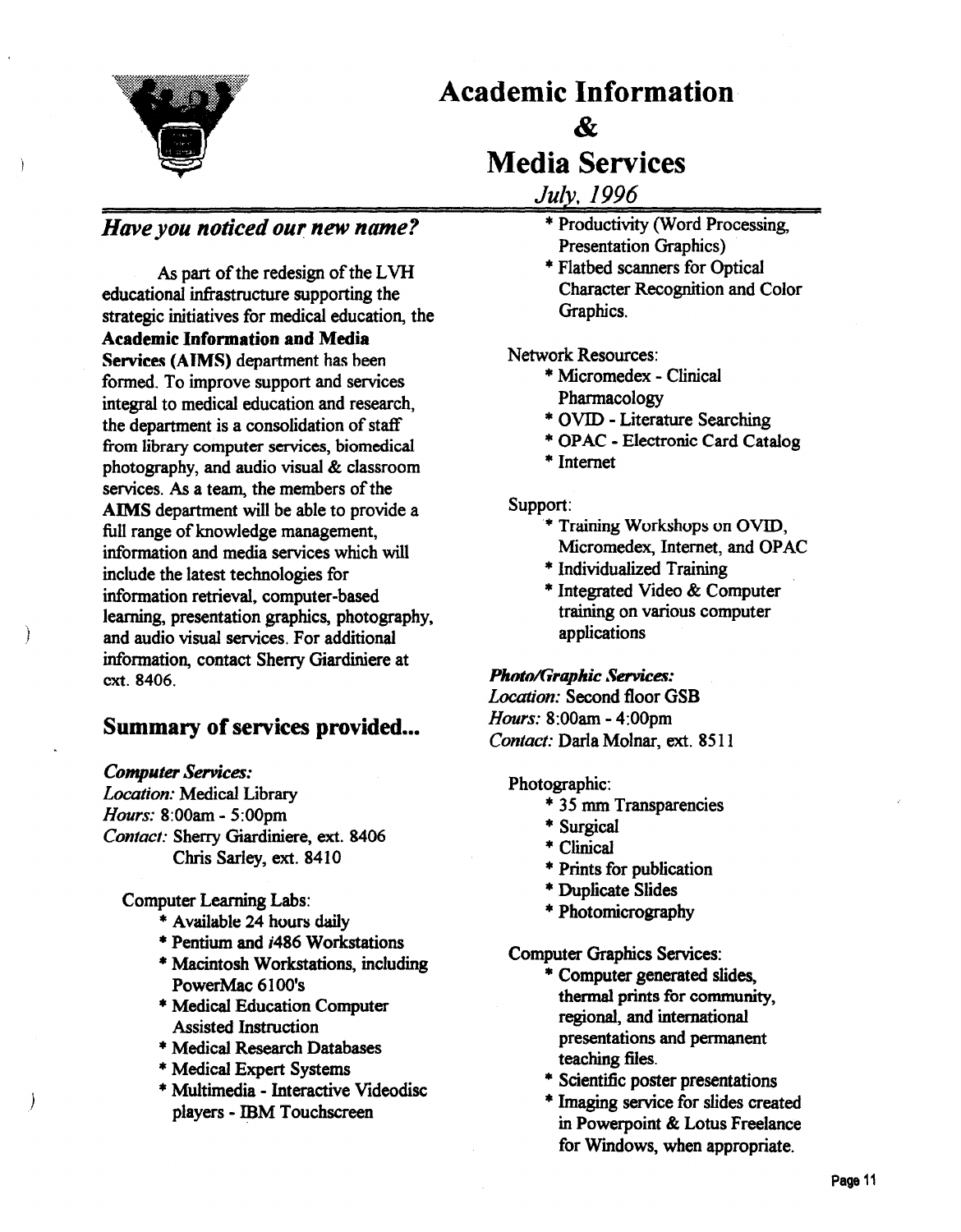

# Academic Information & Media Services

### Services summary cont...

#### *Audio Visual Services:*

Provides Audio/Visual equipment and support for hospital & educational programs.

*Location:* First floor Anderson Wing *Hours:* 8~00am- 4:30pm *Contact:* Gary Weisel, ext. 8325

A/V equipment available includes:

- \* VCR *I* Monitors
- Slide Projectors
- Overhead Projectors
- \* Cassette Recorders
- Video Camcorders
- Computer Projection

Other Services:

- \* Consultation and Training
- \* Satellite Teleconference Broadcast
- Video and Audio tape duplication

For more specific information, feel free to contact the person listed under each service area.

## *Internet- a little more WWW. ..* Cardiac Surgery Video Library

*http:llmcard27.med.nyu.edulcvsurglcvsurg.html* 

A resource for cardiovascular surgery including a video library reference.

*Suggestions and ideas are always welcome. If you would like to see a particular topic addressed, please contact Sherry Giardiniere, ext. 8406, or Christopher Sarley, ext. 1641. Both are available via E-mail.* 

## Library OVID Workshops

All workshops are hands-on. Call the Library at  $402-8410$  to register.

#### MEDLINE (OVID)

*Wednesday, July 3, Wednesday, July 10, 8:30-10:30 AM 9:30-11:30 AM 1:30-3:30 PM Tuesday, July 23, 6:00- 8:00PM Wednesday, July 24, 2:00- 4:00PM Wednesday, July 31, 7:00- 9:00AM*  (Limited to 2 people)

*Location:* Cedar Crest Library

A basic overview of the OVID interrace will be covered. When to use the OVID and OVID\_ Term icon, basic searching skills including Subject, Textword, Limiting, combining, view, Printing and Saving, Retrieving a Saved Search.

## **Auditorium AV System User** Orientation...

All users of the newly installed Audio/Visual system in the auditorium at CC are urged to attend an orientation on Thursday, June 27, 1996. The sessions will start on the hour from 9:00am- 4:00pm and last approximately 30- 45 minutes. No appointment is necessary, just walk in.

*This orientation is nontechnical* and will include instruction on the setup and operation of the video projection system, ELMO Visual Presenter, VHS player, computer projection, slide projection, and operation of the touch screen control panel.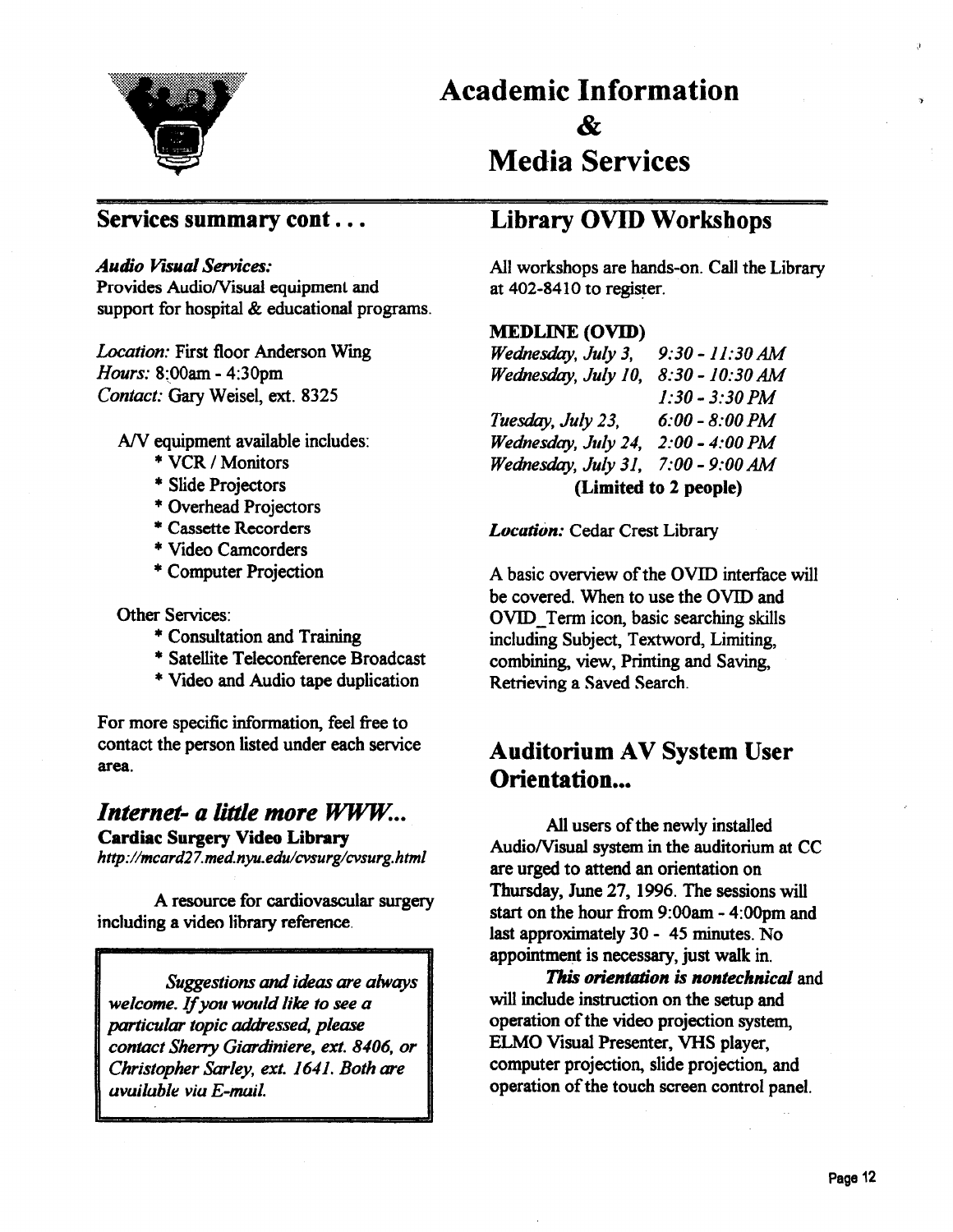## LEHIQH VALLEY

llliSPIT\L

Dear Physician:

In order to meet the requirements of the Pennsylvania Medical Society, we need your comments, suggestions, and feedback, but most of all we need your recommendations for CME topics. Based on your needs or on the needs of physicians in general, please list three topics that you would like us to plan educational activities for the upcoming academic year:



Please use the remaining space for comments and requests for other educational activities such as workshops, symposia and/or suggestions for speakers on certain subjects.

### PLEASE RESPOND BY AUGUST 1, 1996 TO:

Center for Educational Development and Support Lehigh Valley Hospital Cedar Crest & 1-78 P.O. Box 689 Allentown, Pa 18105-1556 FAX (610) 402-1652

Thank you for your input,

Headley S. White, M.D. President Lehigh Valley Area Health Education Committee

HSW/bls docs\assess.ltr

}

}